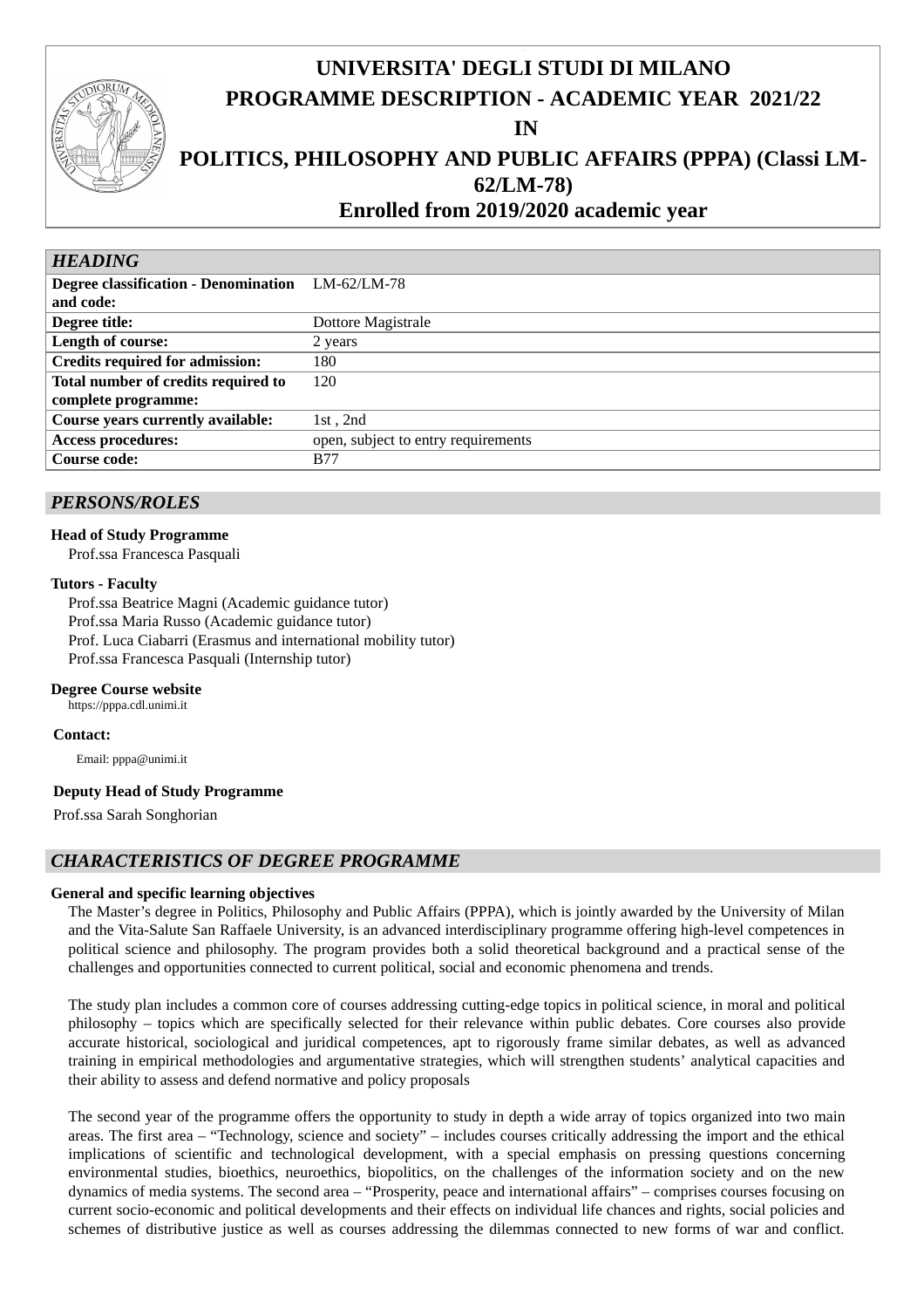Within these two main areas, students will have the chance to autonomously define their study plan according to their interests and based on the professional profile they intend to develop.

#### **Expected learning outcomes**

The PPPA master's programme aims at providing its students with advanced and complete training in both political science and philosophy. Such training is specifically intended to enable students to acquire competences and analytical tools for interpreting complex political or socio-economic phenomena in a critical way and for appraising their normative implications.

Each of the course included in the programme is meant to offer an in-depth understanding of the most recent theoretical developments in the relevant disciplinary field, combined with clear insights on the significance of such developments for public debates and policy-decisions. Indeed, the programme is designed to promote students' capacities to frame public issues and controversial questions in an original way and to elaborate and justify proposals for intervention informed by considerations of both efficacy and value. Accordingly, the programme supports the acquisition of methodological tools for examining empirical phenomena, for explaining their dynamics, and for anticipating their evolution as well as the reinforcement of logic and argumentative skills.

#### **Professional profile and employment opportunities**

PPPA is designed to prepare students for a broad range of careers. Students will indeed acquire a variety of competences and will master a differentiated set of methodological tools that will enable them to be successfully employed in: 1. public or private research institutes; 2. local, national or international institutions as policy analysts; 3. firms operating in the global market and looking for professionals capable to understand and interpret political, social and economic trends and to devise long-term strategic plans; 4. media, journalism, publishing and the cultural industry. The master programme also provides a solid academic background that will allow students to continue their education through Ph.D. programmes in social sciences and philosophy, both in Italy and abroad.

#### **Pre-requisites for admission**

Applicants should have a bachelor's degree or equivalent; a strong interest and/or previous studies in political science or philosophy or related subjects; a sound knowledge of spoken and written English.

More specifically, eligible candidates must meet the following requirements:

1. Applicants who obtained their bachelor's degrees from Italian Universities are eligible for admission if they hold a "laurea" degree belonging to any one of the "classi di laurea" (degree classes) listed below under the heading "Note 1".

Applicants who completed their undergraduate studies in foreign Universities are eligible for admission if they hold a bachelor's degree in philosophy, political science or other broadly related subjects, provided that their bachelor's degree may be regarded as equivalent to one of the Italian "laurea" degrees listed below at "Note 1".

The eligibility of applicants holding bachelor's degrees in fields not included in the list of "classi di laurea" indicated below at "Note 1" is subjected to the approval of the board of the master program. The board's decision will rest on the evaluation of the applicant's academic record and of his/her performance during an interview aimed at ascertaining whether his/her background training and competences are appropriate for being fruitfully enrolled in the programme.

2. Applicants must be able to certify their knowledge of English either by providing documentation attesting that they have at least one year of university studies at institutions where English is the language of instruction, or by providing evidence, through appropriate certificates, of possessing language skills in English equivalent to level B2 in the Common European Framework of Reference.

The list of English language certificates accepted by the University of Milan and indications about their validity are available at the following link:

https://www.unimi.it/en/study/language-proficiency/placement-tests-and-english-courses/accepted-language-certificates PPPA acknowledges as valid also English language certificates released by the SLAM to candidates previously enrolled in Bachelor's or Master's programmes offered by the University of Milan.

Applicants meeting the above requirements can be invited to an interview intended to further ascertain their level of competence in the relevant disciplinary fields and to provide indications on how to fill possible gaps in these fields. Interviews can be held both on campus or by videoconference.

When enrolling in the first year of the programme, each student will be required to specify whether he/she intends to obtain the master degree either in Political Science (Italian classe di laurea LM-62 Scienze della politica) or in Philosophy (Italian "classe di laurea" LM-78 Scienze filosofiche). Students will finalize their choice between the two options at the moment of enrolling in the second year.

#### Note 1:

L-5 Filosofia; L-14 Scienze dei servizi giuridici; L-18 Scienze dell'economia e della gestione aziendale;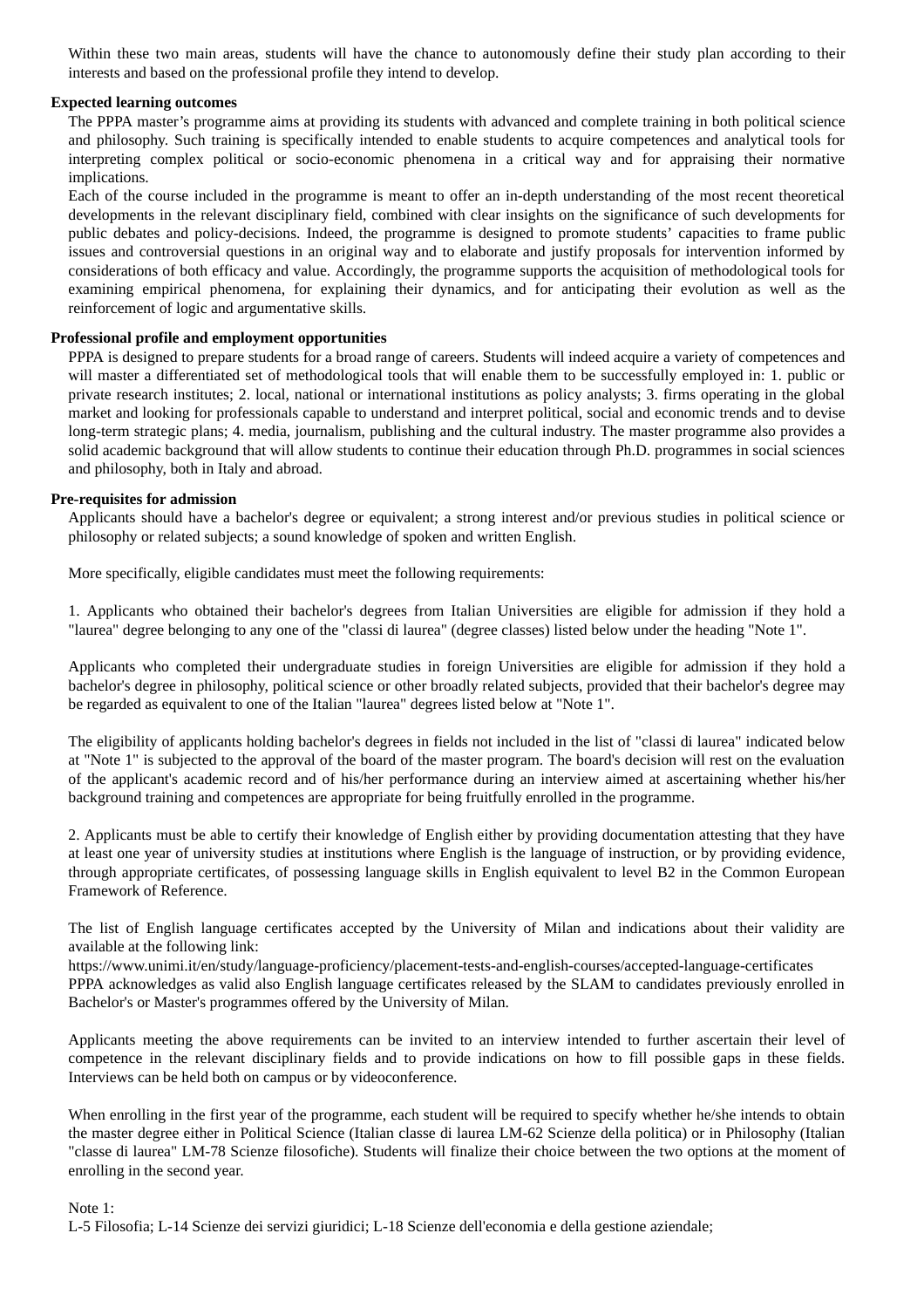L-20 Scienze della comunicazione; L-33 Scienze economiche; L-36 Scienze politiche e delle relazioni internazionali; L-37 Lauree in Scienze Sociali per la Cooperazione, lo Sviluppo e la Pace; L-40 Sociologia; L-42 Storia

#### **Compulsory attendance**

Highly recommended.

#### **Degree programme final exam**

Having earned at least 99 credits for the learning activities included in his/her study plan, a student may be admitted to undertake the final exam leading to the award of the master's degree.

A total of 21 credits are reserved to the design, preparation and writing up of the master's dissertation, which is an original piece of work, prepared by the candidate under the guidance of a supervisor. The formal assignment of these credits can only take place when the dissertation is completed, publicly discussed and when the final exam is passed.

#### *EXPERIENCE OF STUDY ABROAD AS PART OF THE DEGREE PROGRAM*

The University of Milan supports international mobility by providing its students with the opportunity to spend study and internship periods abroad. It is a unique chance to enrich your educational path in a new exciting environment.

The agreements entered into by the University with over 300 universities from the 27 EU member countries and other Extra-EU countries under the European Erasmus+ programme allow regularly enrolled students to carry out part of their studies at one of the partner universities or to undertake internships at companies, training and research centres and other organizations.

Similar international mobility opportunities are provided outside Europe, through agreements with a number of prestigious institutions.

#### **How to participate in Erasmus mobility programs**

The students of the University of Milan can participate in mobility programmes, through a public selection procedure.

- Ad hoc commissions will evaluate:
- Academic career
- the candidate's proposed study programme abroad
- his/her foreign language proficiency
- the reasons behind his/her application

Call for applications and informative meetings

The public selection generally begins around February each year with the publication of a call for applications specifying the destinations, with the respective programme duration (from 2/3 to 12 months), requirements and online application deadline.

Every year, before the deadline for the call, the University organizes informative meetings to illustrate opportunities and rules for participation to students.

Erasmus+ scholarship

The European Union grants the winners of the Erasmus+ programme selection a scholarship to contribute to their mobility costs, which is supplemented by the University funding for disadvantaged students.

Language courses

Students who pass the selections for mobility programmes can benefit from intensive foreign language courses offered each year by the University.

Learn more at https://www.unimi.it/en/international/study-abroad/studying-abroad-erasmus

For assistance, please contact: International Mobility Office Via Santa Sofia 9 (second floor) Tel. 02 503 13501-12589-13495-13502 Contacts: InformaStudenti mobility.out@unimi.it Student Desk booking through InformaStudenti

# *ADMISSION CRITERIA: 1ST YEAR OPEN, SUBJECT TO ENTRY REQUIREMENTS*

#### **Application and enrolment information and procedures**

Non-EU applicants not resident in Italy holding a bachelor's degree or expecting to obtain it by December 31st, 2021, must apply for admission to the PPPA programme from March 12th, 2021 till May 31st, 2021.

Non-EU Applicants from outside Italy must also submit a pre-enrolment application on the Universitaly website within the deadline defined by the Italian Ministry of Foreign Affairs. For more information, please, check the following link: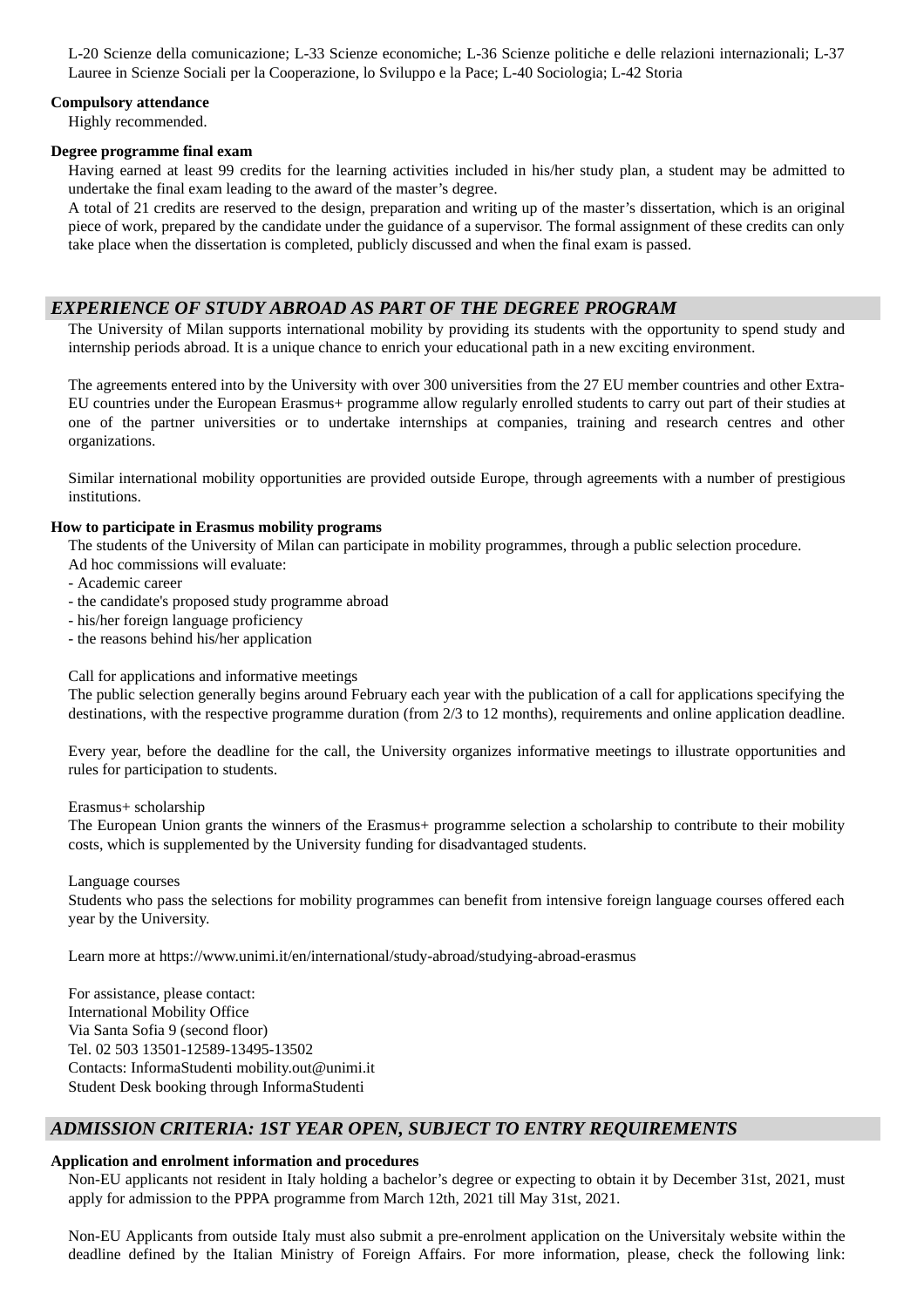https://www.unimi.it/en/international/coming-abroad/enrol-programme/international-enrolment-degree-programmes

All other applicants, both foreign and Italian, holding a bachelor's degree or expecting to obtain it by December 31st, 2021, must apply for admission to the PPPA programme from March 12th, 2021 till June 30th, 2021.

Applicants will be selected considering their academic record and, if deemed necessary by the Committee in charge of Admission procedures, on the basis of an interview, which is aimed at ascertaining the applicants' knowledge and competences in the core areas of the PPPA programme.

Interviews will be held either on campus or online and they will be scheduled in June 2021 for Non-EU applicants not resident in Italy and in July 2021 for all other applicants.

The calendar of the interviews will be prepared after the relevant deadlines for application expire. Indications about the date of the interview and the venue or the online platform to use will be sent in due time to applicants individually.

#### **Links to enrolment information and procedures**

https://www.unimi.it/en/study/enrolment

# **N° of places reserved to non-EU students resident abroad**

50

#### **Notes**

Information concerning admission and enrolment procedures are available at: https://www.unimi.it/en/study/bachelor-andmaster-study/degree-programme-enrolment/enrolment-masters-programme/open-admission-master-programmes

Further information concerning the admission procedures for the PPPA programme is available on the website of the Master's programme (https://pppa.cdl.unimi.it/en/enrolment), or can be asked directly to PPPA's Secretariat: pppa@unimi.it

| <b>1st COURSE YEAR Core/compulsory courses/activities</b>                                                                                                                                                                                                                                                                  |                                         |             |                                   |  |  |
|----------------------------------------------------------------------------------------------------------------------------------------------------------------------------------------------------------------------------------------------------------------------------------------------------------------------------|-----------------------------------------|-------------|-----------------------------------|--|--|
| <b>Learning activity</b>                                                                                                                                                                                                                                                                                                   |                                         | Ects        | <b>Sector</b>                     |  |  |
| Conflicts and political legitimacy                                                                                                                                                                                                                                                                                         |                                         |             | 12 SPS/01                         |  |  |
| Economy and Society: past, present and perspectives                                                                                                                                                                                                                                                                        |                                         |             | 6 SECS-P/04                       |  |  |
| Facts, principles and hard choices                                                                                                                                                                                                                                                                                         |                                         | 12          | 6 M-FIL/03<br>$(6)$ IUS/07, $(6)$ |  |  |
| Migrations, diversity and non-discrimination                                                                                                                                                                                                                                                                               |                                         |             | <b>SPS/07</b>                     |  |  |
| Society, politics and institutions: stability and change                                                                                                                                                                                                                                                                   |                                         |             | $(6)$ SPS/04, $(6)$<br>SECS-P/01  |  |  |
| The Western tradition: moral and political values                                                                                                                                                                                                                                                                          |                                         | 12          | $(6)$ M-FIL/06, $(6)$<br>SPS/02   |  |  |
|                                                                                                                                                                                                                                                                                                                            | Total number of compulsory credits/ects | 60          |                                   |  |  |
|                                                                                                                                                                                                                                                                                                                            |                                         |             |                                   |  |  |
| 2nd COURSE YEAR Core/compulsory courses/activities                                                                                                                                                                                                                                                                         |                                         |             |                                   |  |  |
| <b>Learning activity</b>                                                                                                                                                                                                                                                                                                   |                                         | <b>Ects</b> | Sector                            |  |  |
| Governing the future: goals and tools                                                                                                                                                                                                                                                                                      |                                         |             | 9 SPS/04                          |  |  |
|                                                                                                                                                                                                                                                                                                                            | Total number of compulsory credits/ects | 9           |                                   |  |  |
| <b>Elective courses</b>                                                                                                                                                                                                                                                                                                    |                                         |             |                                   |  |  |
| Please note, for facilitating students' choice, the courses/activities are organized into two thematic areas as follow:<br>Technology, science and society:<br><b>Bioethics</b><br><b>Biopolitics: bodies, health and food</b><br><b>Ethics and ecosystems</b><br><b>Neuroethics and human enhancement</b>                 |                                         |             |                                   |  |  |
| <b>Media ethics</b>                                                                                                                                                                                                                                                                                                        |                                         |             |                                   |  |  |
| The information society: the epistemology of big data                                                                                                                                                                                                                                                                      |                                         |             |                                   |  |  |
| <b>Communications technology and society</b>                                                                                                                                                                                                                                                                               |                                         |             |                                   |  |  |
| Prosperity, peace and international affairs<br>Differences, inequalities and the politics of law<br>Dirty-hands politics: war, terrorism, torture<br>Global political economy and social policy<br>Human development and mobility in a changing world<br><b>Justice and international affairs</b><br><b>Wars of images</b> |                                         |             |                                   |  |  |
| <b>Bioethics</b>                                                                                                                                                                                                                                                                                                           |                                         |             | 6 SPS/01                          |  |  |
|                                                                                                                                                                                                                                                                                                                            |                                         |             |                                   |  |  |